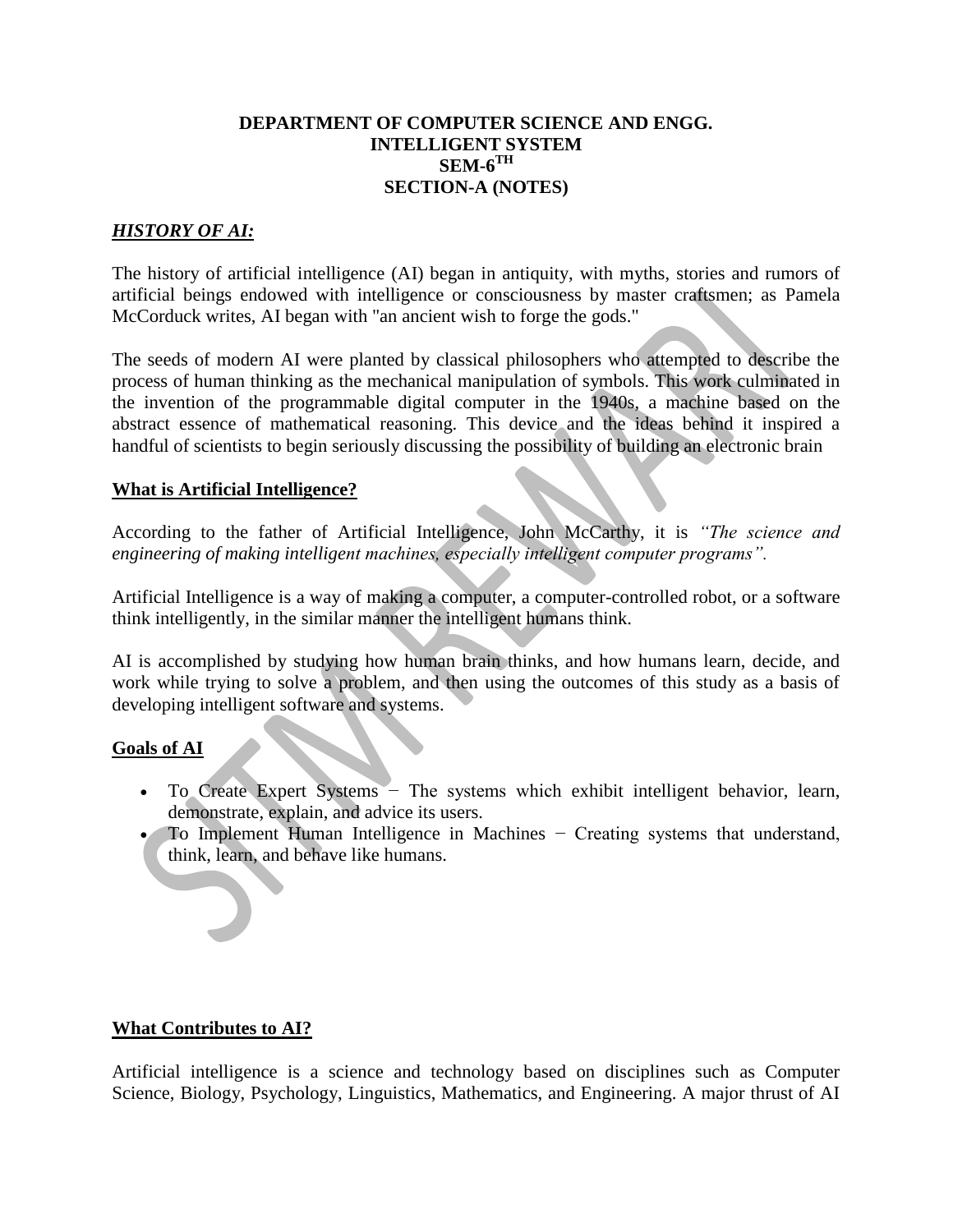is in the development of computer functions associated with human intelligence, such as reasoning, learning, and problem solving.

# **What is AI Technique?**

In the real world, the knowledge has some unwelcomed properties −

- Its volume is huge, next to unimaginable.
- It is not well-organized or well-formatted.
- It keeps changing constantly.

AI Technique is a manner to organize and use the knowledge efficiently in such a way that −

- It should be perceivable by the people who provide it.
- It should be easily modifiable to correct errors.
- It should be useful in many situations though it is incomplete or inaccurate.

AI techniques elevate the speed of execution of the complex program it is equipped with.

### **Applications of AI**

AI has been dominant in various fields such as −

- **Gaming** − AI plays crucial role in strategic games such as chess, poker, tic-tac-toe, etc., where machine can think of large number of possible positions based on heuristic knowledge.
- **Natural Language Processing** − It is possible to interact with the computer that understands natural language spoken by humans.
- **Expert Systems** − There are some applications which integrate machine, software, and special information to impart reasoning and advising. They provide explanation and advice to the users.
- **Vision Systems** − These systems understand, interpret, and comprehend visual input on the computer. For example,
	- o A spying aeroplane takes photographs, which are used to figure out spatial information or map of the areas.
	- o Doctors use clinical expert system to diagnose the patient.
	- o Police use computer software that can recognize the face of criminal with the stored portrait made by forensic artist.
- **Speech Recognition** Some intelligent systems are capable of hearing and comprehending the language in terms of sentences and their meanings while a human talks to it. It can handle different accents, slang words, noise in the background, change in human's noise due to cold, etc.
- **Handwriting Recognition** − The handwriting recognition software reads the text written on paper by a pen or on screen by a stylus. It can recognize the shapes of the letters and convert it into editable text.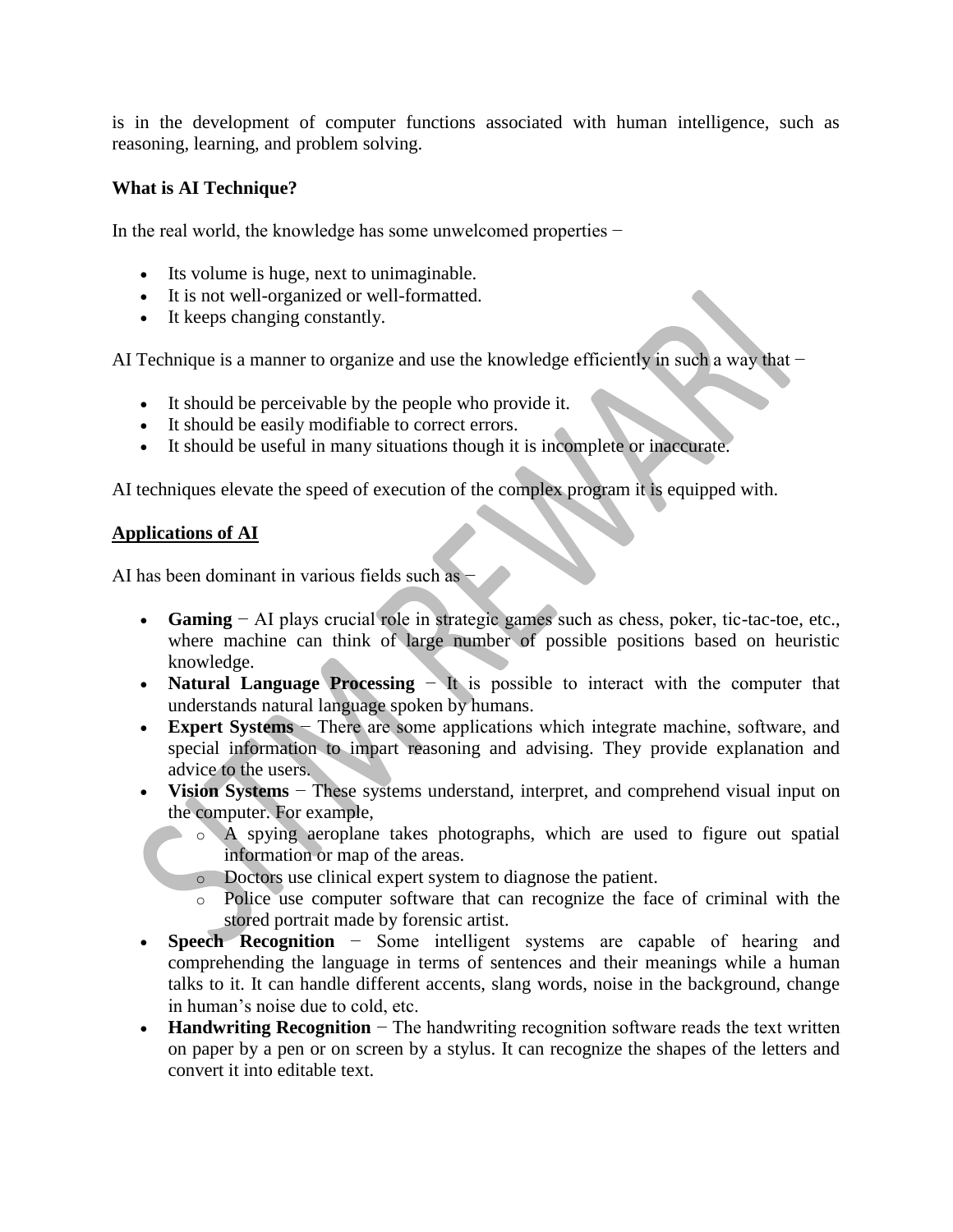**Intelligent Robots** − Robots are able to perform the tasks given by a human. They have sensors to detect physical data from the real world such as light, heat, temperature, movement, sound, bump, and pressure. They have efficient processors, multiple sensors and huge memory, to exhibit intelligence. In addition, they are capable of learning from their mistakes and they can adapt to the new environment

### **What is Intelligence?**

The ability of a system to calculate, reason, perceive relationships and analogies, learn from experience, store and retrieve information from memory, solve problems, comprehend complex ideas, use natural language fluently, classify, generalize, and adapt new situations.

#### **Types of Intelligence**

As described by Howard Gardner, an American developmental psychologist, the Intelligence comes in multifold −

| Intelligence                      | Description                                                                                                                                                                                                                    | Example                      |
|-----------------------------------|--------------------------------------------------------------------------------------------------------------------------------------------------------------------------------------------------------------------------------|------------------------------|
| Linguistic intelligence           | The ability to speak, recognize, and<br>mechanisms<br><b>of</b><br>use<br>(speech sounds), syntax (grammar),<br>and semantics (meaning).                                                                                       | phonology Narrators, Orators |
| Musical intelligence              | The ability to create, communicate Musicians,<br>with, and understand meanings made Singers,<br>of sound, understanding of pitch, Composers<br>rhythm.                                                                         |                              |
| Logical-mathematical intelligence | The ability of use and understand<br>relationships in the absence of action Mathematicians,<br>or objects. Understanding complex Scientists<br>and abstract ideas.                                                             |                              |
| Spatial intelligence              | The ability to perceive visual or<br>spatial information, change it, and re-Map<br>visual<br>images without Astronauts,<br>create<br>reference to the objects, construct 3D Physicists<br>images, and to move and rotate them. | readers,                     |
| Bodily-Kinesthetic intelligence   | The ability to use complete or part of<br>the body to solve problems or fashion<br>products, control over fine and coarse Players, Dancers<br>motor skills, and manipulate the<br>objects.                                     |                              |
| Intra-personal intelligence       | The ability to distinguish among<br>one's own feelings, intentions, and Gautam Buddhha<br>motivations.                                                                                                                         |                              |
| Interpersonal intelligence        | The ability to recognize and make Mass<br>distinctions among other people's Communicators,                                                                                                                                     |                              |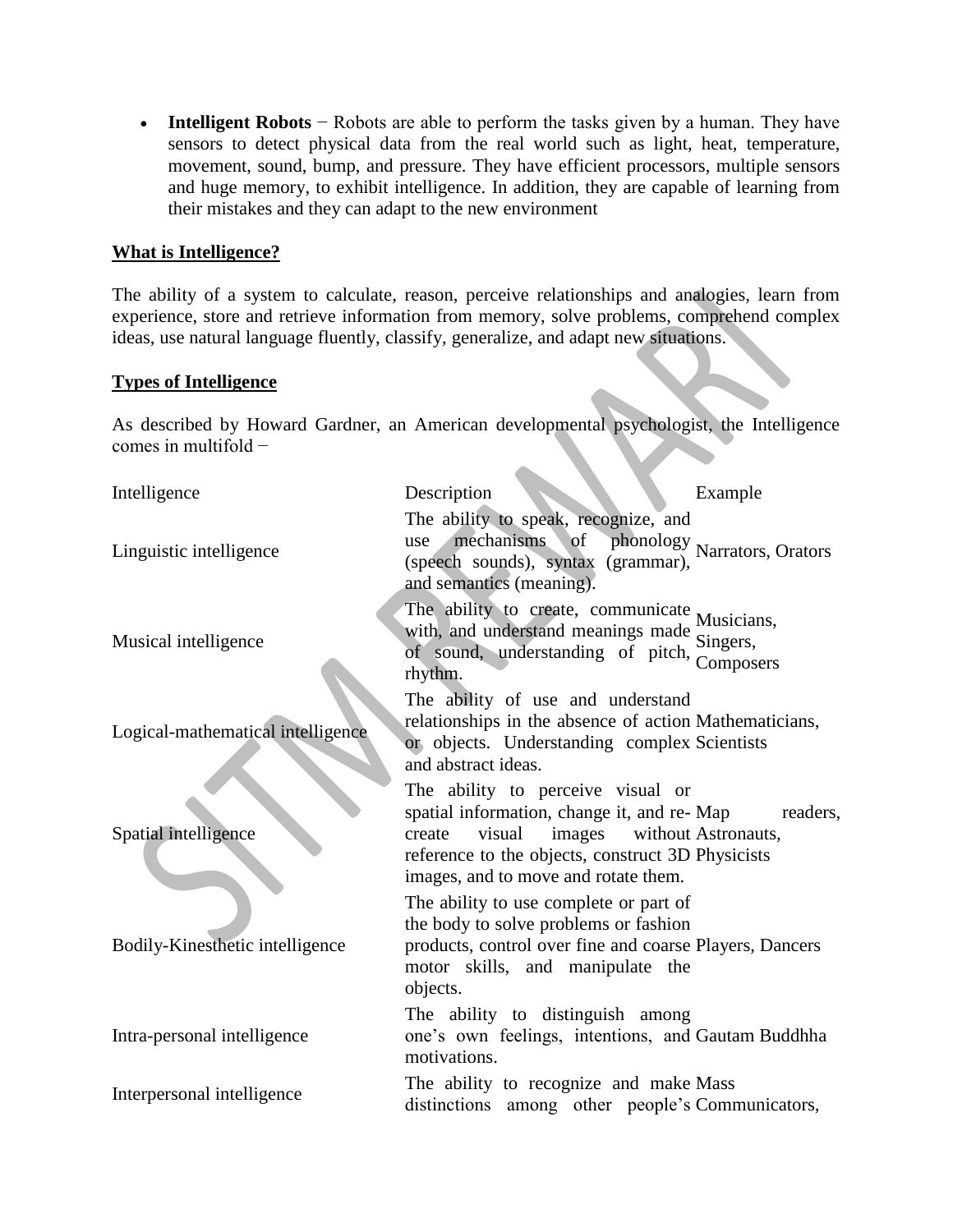You can say a machine or a system is artificially intelligent when it is equipped with at least one and at most all intelligences in it.

# **What is Intelligence Composed of?**

The intelligence is intangible. It is composed of −

- Reasoning
- Learning
- Problem Solving
- Perception
- Linguistic Intelligence
- Learning − It is the activity of gaining knowledge or skill by studying, practising, being taught, or experiencing something. Learning enhances the awareness of the subjects of the study.

The ability of learning is possessed by humans, some animals, and AI-enabled systems. Learning is categorized as −

- o Auditory Learning − It is learning by listening and hearing. For example, students listening to recorded audio lectures.
- o Episodic Learning − To learn by remembering sequences of events that one has witnessed or experienced. This is linear and orderly.
- o Motor Learning − It is learning by precise movement of muscles. For example, picking objects, Writing, etc.
- o Observational Learning − To learn by watching and imitating others. For example, child tries to learn by mimicking her parent.
- o Perceptual Learning − It is learning to recognize stimuli that one has seen before. For example, identifying and classifying objects and situations.
- o Relational Learning − It involves learning to differentiate among various stimuli on the basis of relational properties, rather than absolute properties. For Example, Adding 'little less' salt at the time of cooking potatoes that came up salty last time, when cooked with adding say a tablespoon of salt.
- o Spatial Learning − It is learning through visual stimuli such as images, colors, maps, etc. For Example, A person can create roadmap in mind before actually following the road.
- o Stimulus-Response Learning − It is learning to perform a particular behavior when a certain stimulus is present. For example, a dog raises its ear on hearing doorbell.
- **Problem Solving** − It is the process in which one perceives and tries to arrive at a desired solution from a present situation by taking some path, which is blocked by known or unknown hurdles.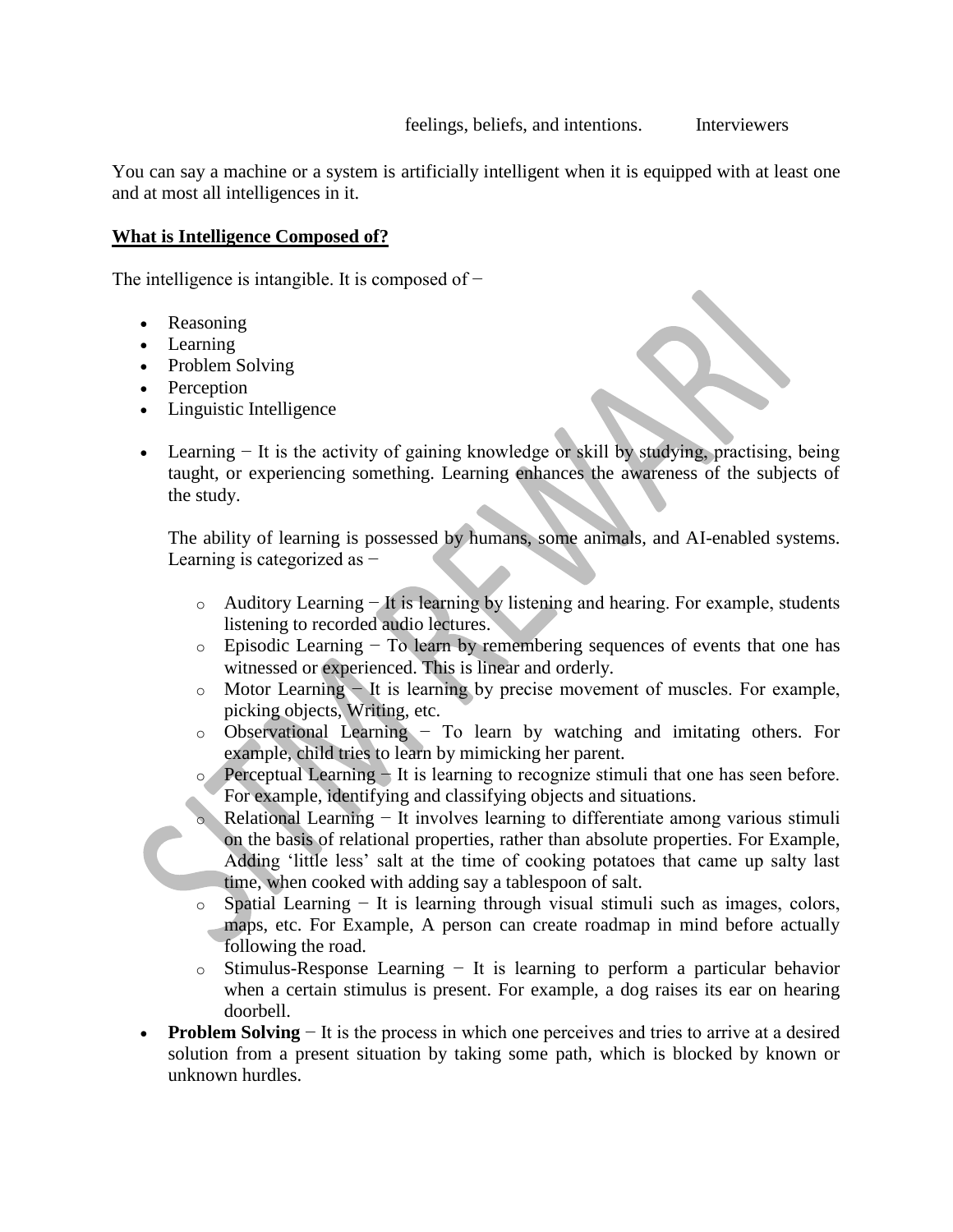Problem solving also includes decision making, which is the process of selecting the best suitable alternative out of multiple alternatives to reach the desired goal are available.

 **Perception** − It is the process of acquiring, interpreting, selecting, and organizing sensory information.

Perception presumes sensing. In humans, perception is aided by sensory organs. In the domain of AI, perception mechanism puts the data acquired by the sensors together in a meaningful manner.

# **Properties of Environment**

The environment has multifold properties –

- **Discrete / Continuous** − If there are a limited number of distinct, clearly defined, states of the environment, the environment is discrete (For example, chess); otherwise it is continuous (For example, driving).
- **Observable / Partially Observable** − If it is possible to determine the complete state of the environment at each time point from the percepts it is observable; otherwise it is only partially observable.
- **Static / Dynamic** − If the environment does not change while an agent is acting, then it is static; otherwise it is dynamic.
- **Single agent / Multiple agents** − The environment may contain other agents which may be of the same or different kind as that of the agent.
- **Accessible / Inaccessible** − If the agent's sensory apparatus can have access to the complete state of the environment, then the environment is accessible to that agent.
- **Deterministic / Non-deterministic** − If the next state of the environment is completely determined by the current state and the actions of the agent, then the environment is deterministic; otherwise it is non-deterministic.
- **Episodic / Non-episodic** − In an episodic environment, each episode consists of the agent perceiving and then acting. The quality of its action depends just on the episode itself. Subsequent episodes do not depend on the actions in the previous episodes. Episodic environments are much simpler because the agent does not need to think ahead

# *Search Terminology*

- Problem Space It is the environment in which the search takes place. (A set of states and set of operators to change those states)
- Problem Instance  $-$  It is Initial state  $\&$  plus; Goal state.
- Problem Space Graph − It represents problem state. States are shown by nodes and operators are shown by edges.
- Depth of a problem − Length of a shortest path or shortest sequence of operators from Initial State to goal state.
- Space Complexity − The maximum number of nodes that are stored in memory.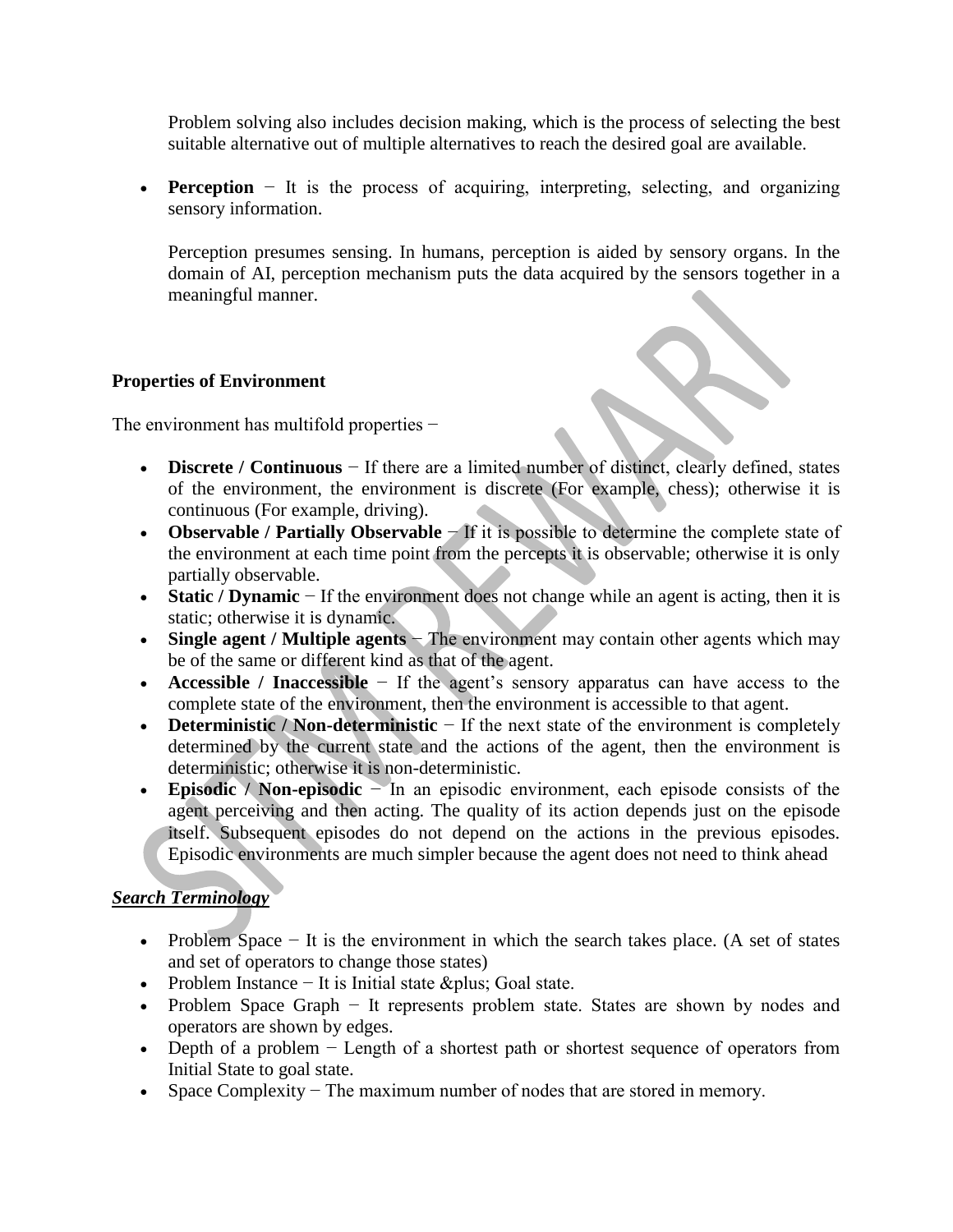- Time Complexity − The maximum number of nodes that are created.
- Admissibility − A property of an algorithm to always find an optimal solution.
- Branching Factor − The average number of child nodes in the problem space graph.
- Depth Length of the shortest path from initial state to goal state.

# **Brute-Force Search Strategies**

They are most simple, as they do not need any domain-specific knowledge. They work fine with small number of possible states.

### **Requirements** −

- State description
- A set of valid operators
- Initial state
- Goal state description

### **Breadth-First Search**

It starts from the root node, explores the neighboring nodes first and moves towards the next level neighbors. It generates one tree at a time until the solution is found. It can be implemented using FIFO queue data structure. This method provides shortest path to the solution.

If branching factor (average number of child nodes for a given node) = b and depth = d, then number of nodes at level  $d = b^d$ .

The total no of nodes created in worst case is  $b + b^2 + b^3 + ... + b^d$ .

**Disadvantage** − Since each level of nodes is saved for creating next one, it consumes a lot of memory space. Space requirement to store nodes is exponential.

Its complexity depends on the number of nodes. It can check duplicate nodes.

# **Depth-First Search**

It is implemented in recursion with LIFO stack data structure. It creates the same set of nodes as Breadth-First method, only in the different order.

As the nodes on the single path are stored in each iteration from root to leaf node, the space requirement to store nodes is linear. With branching factor *b* and depth as *m*, the storage space is *bm.*

**Disadvantage** − This algorithm may not terminate and go on infinitely on one path. The solution to this issue is to choose a cut-off depth. If the ideal cut-off is *d*, and if chosen cut-off is lesser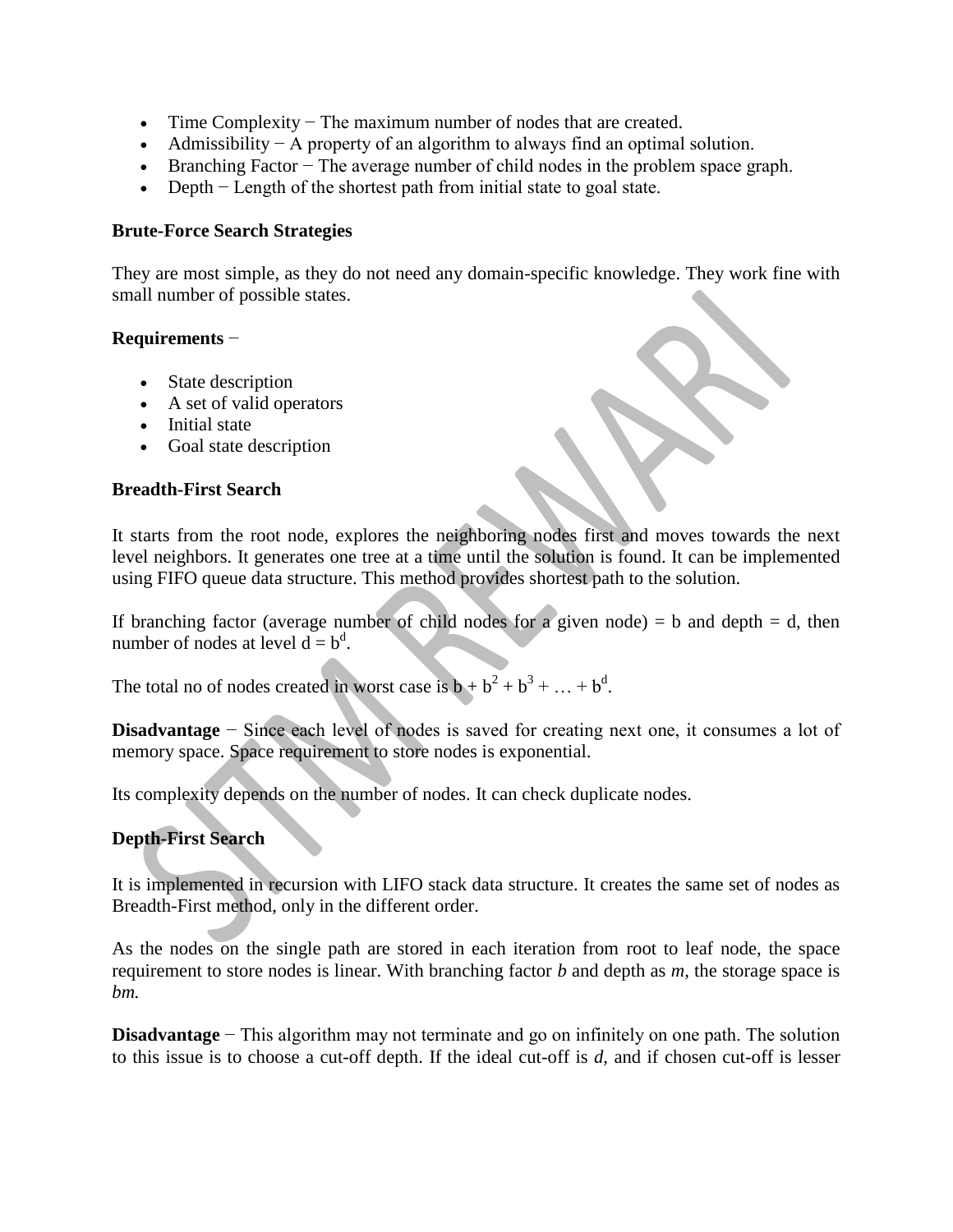than *d*, then this algorithm may fail. If chosen cut-off is more than *d*, then execution time

increases. Its complexity depends on the number of paths. It cannot check duplicate nodes.

#### **Heuristic Search Strategies**

To solve large problems with large number of possible states, problem-specific knowledge needs to be added to increase the efficiency of search algorithms.

#### **Heuristic Evaluation Functions**

They calculate the cost of optimal path between two states. A heuristic function for sliding-tiles games is computed by counting number of moves that each tile makes from its goal state and adding these number of moves for all tiles.

#### **A \* Search**

It is best-known form of Best First search. It avoids expanding paths that are already expensive, but expands most promising paths first.

 $f(n) = g(n)$  & plus; h(n), where

- $\bullet$  g(n) the cost (so far) to reach the node
- $h(n)$  estimated cost to get from the node to the goal
- $\bullet$  f(n) estimated total cost of path through n to goal. It is implemented using priority queue by increasing f(n).

#### **PROBLEM REDUCTION ( AND - OR graphs - AO \* Algorithm)**

When a problem can be divided into a set of sub problems, where each sub problem can be solved separately and a combination of these will be a solution, AND-OR graphs or AND - OR trees are used for representing the solution. The decomposition of the problem or problem reduction generates AND arcs. One AND are may point to any number of successor nodes. All these must be solved so that the arc will rise to many arcs, indicating several possible solutions. Hence the graph is known as AND - OR instead of AND. Figure shows an AND - OR graph.

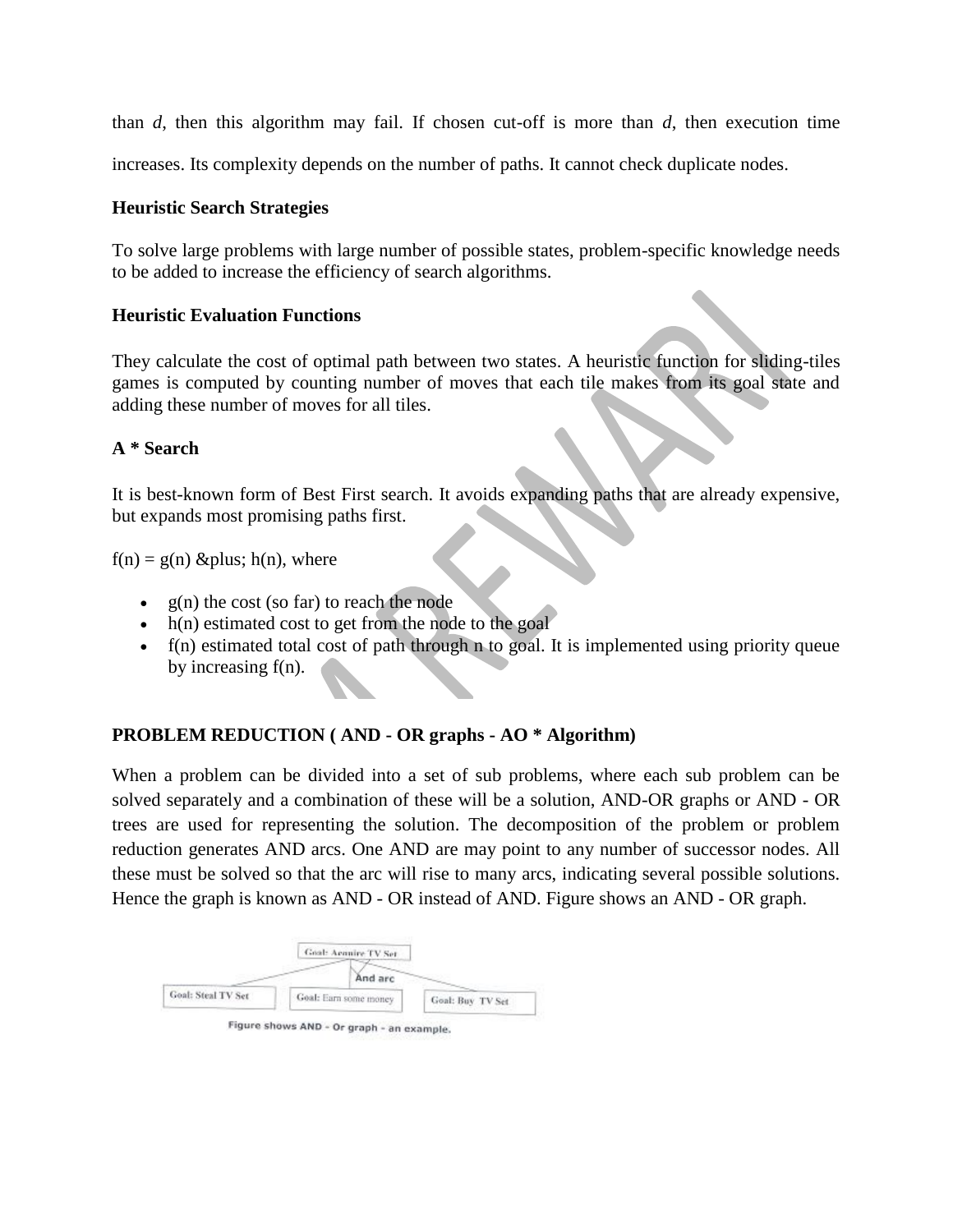An algorithm to find a solution in an AND - OR graph must handle AND area appropriately. A\* algorithm can not search AND - OR graphs efficiently. This can be understand from the give figure.



FIGURE : AND - OR graph

1. traverse the graph starting at the initial node and following the current best path, and accumulate the set of nodes that are on the path and have not yet been expanded.

2. Pick one of these unexpanded nodes and expand it. Add its successors to the graph and computer f ' (cost of the remaining distance) for each of them.

3. Change the f ' estimate of the newly expanded node to reflect the new information produced by its successors. Propagate this change backward through the graph. Decide which of the current best path.

The propagation of revised cost estimation backward is in the tree is not necessary in  $A^*$ algorithm. This is because in AO\* algorithm expanded nodes are re-examined so that the current best path can be selected. The working of AO\* algorithm is illustrated in figure as follows:

The algorithm for performing a heuristic search of an AND - OR graph is given below. Unlike A\* algorithm which used two lists OPEN and CLOSED, the AO\* algorithm uses a single structure G. G represents the part of the search graph generated so far. Each node in G points down to its immediate successors and up to its immediate predecessors, and also has with it the value of h' cost of a path from itself to a set of solution nodes. The cost of getting from the start nodes to the current node "g" is not stored as in the A\* algorithm. This is because it is not possible to compute a single such value since there may be many paths to the same state. In AO\* algorithm serves as the estimate of goodness of a node. Also a there should value called FUTILITY is used. The estimated cost of a solution is greater than FUTILITY then the search is abandoned as too expansive to be practical.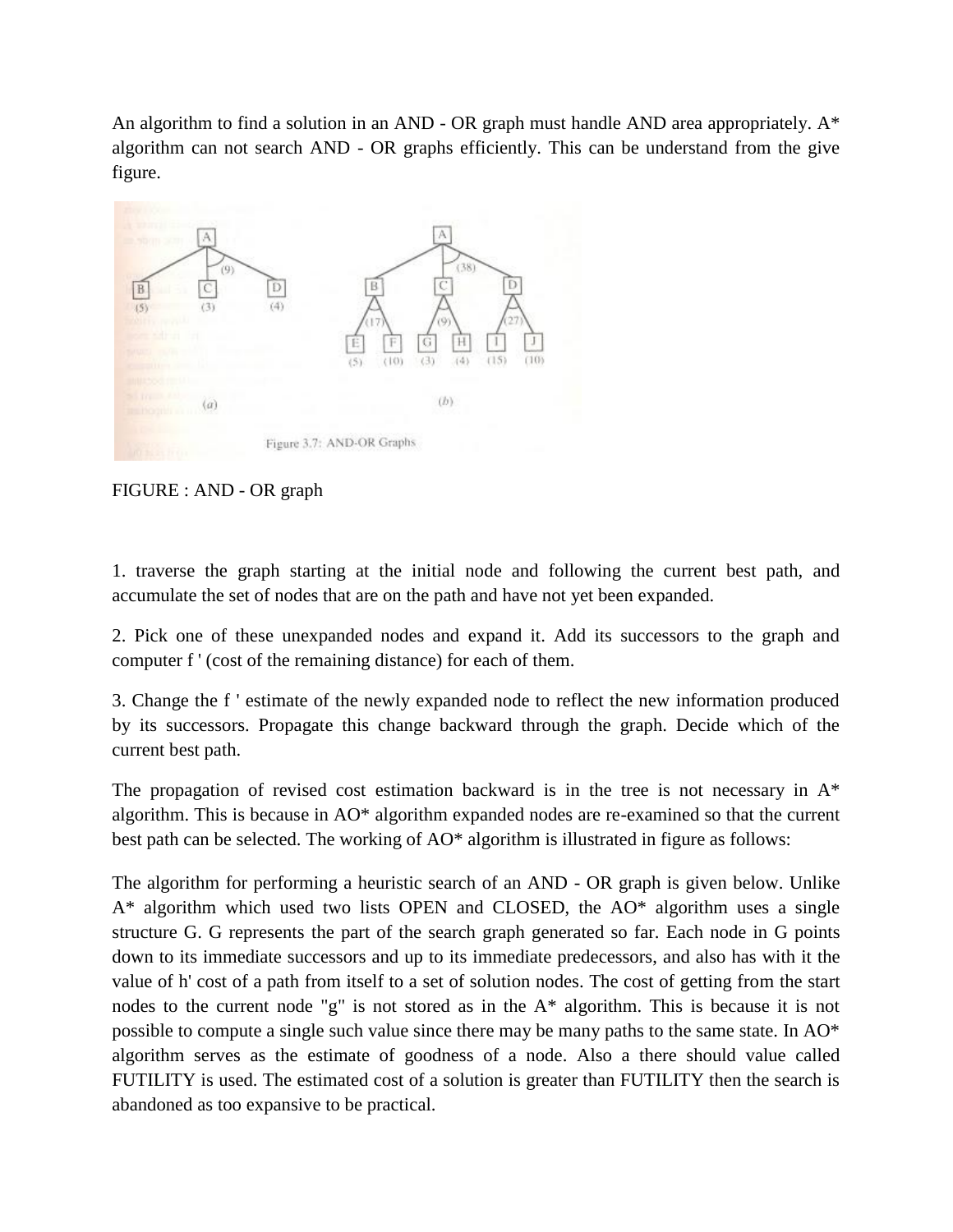# AO\* ALGORITHM:

### **AO\* Search Procedure.**

1. Place the start node on open.

2. Using the search tree, compute the most promising solution tree TP .

3. Select node n that is both on open and a part of tp, remove n from open and place it no closed.

4. If n is a goal node, label n as solved. If the start node is solved, exit with success where tp is the solution tree, remove all nodes from open with a solved ancestor.

5. If n is not solvable node, label n as unsolvable. If the start node is labeled as unsolvable, exit with failure. Remove all nodes from open ,with unsolvable ancestors.

6. Otherwise, expand node n generating all of its successor compute the cost of for each newly generated node and place all such nodes on open.

7. Go back to step(2)

### **Hill-Climbing Search**

It is an iterative algorithm that starts with an arbitrary solution to a problem and attempts to find a better solution by changing a single element of the solution incrementally. If the change produces a better solution, an incremental change is taken as a new solution. This process is repeated until there are no further improvements.

function Hill-Climbing (problem), returns a state that is a local maximum.

```
inputs: problem, a problem
local variables: current, a node
           neighbor, a node
current <-Make_Node(Initial-State[problem])
loop
  do neighbor <- a highest_valued successor of current
   if Value[neighbor] \leq Value[current] then
    return State[current]
    current <- neighbor
```
end

Disadvantage − This algorithm is neither complete, nor optimal.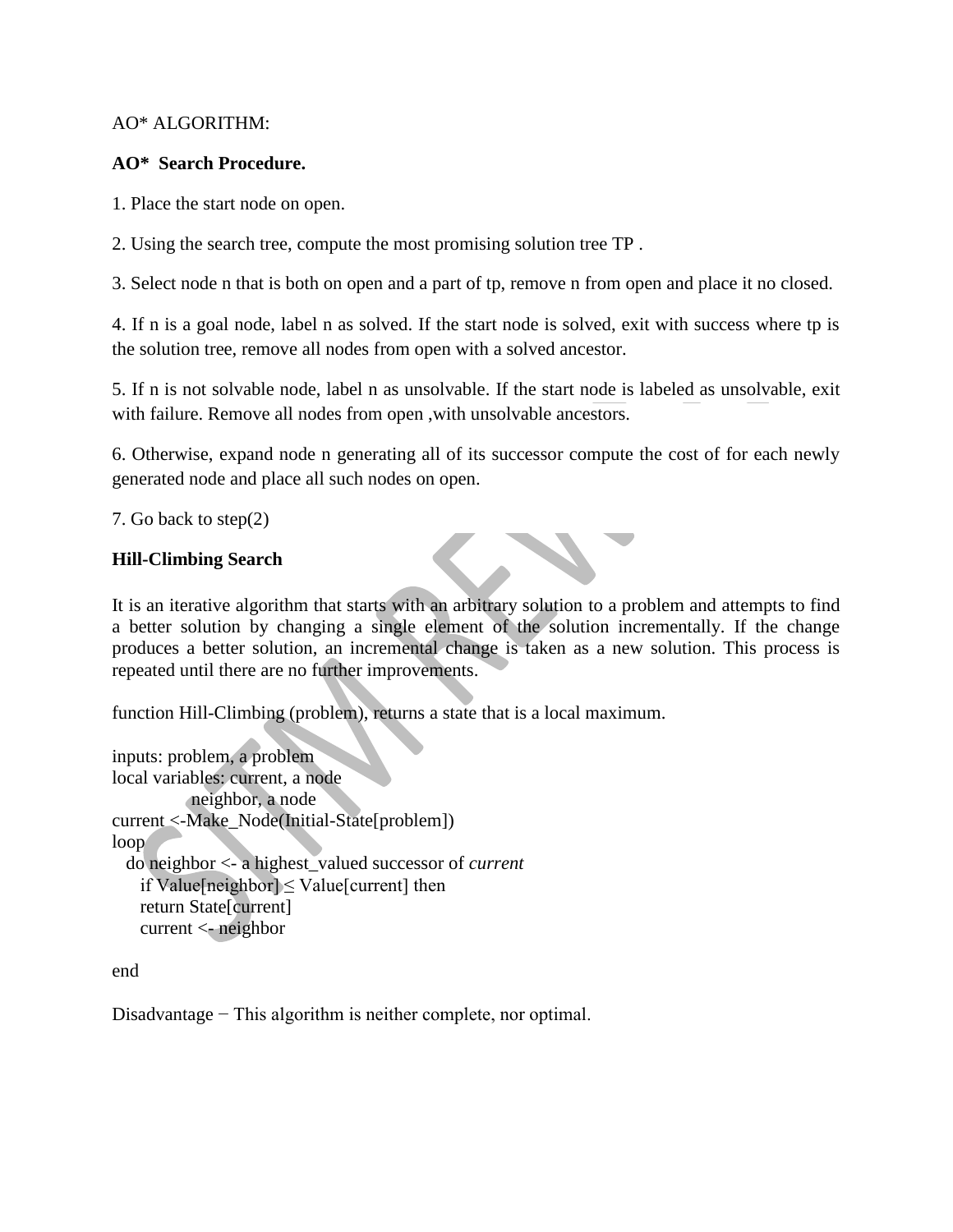#### **Game tree**

In [game theory,](https://en.wikipedia.org/wiki/Game_theory) a game tree is a [directed graph](https://en.wikipedia.org/wiki/Directed_graph) whose [nodes](https://en.wikipedia.org/wiki/Node_(graph_theory)) are positions in a [game](https://en.wikipedia.org/wiki/Game) and whose [edges](https://en.wikipedia.org/wiki/Edge_(graph_theory)) are moves. The complete game tree for a game is the game tree starting at the initial position and containing all possible moves from each position; the complete tree is the same tree as that obtained from the [extensive-form game](https://en.wikipedia.org/wiki/Extensive-form_game) representation.

The first two plies of the game tree for tic-tac-toe.

The diagram shows the first two levels, or *[plies](https://en.wikipedia.org/wiki/Ply_(game_theory))*, in the game tree for [tic-tac-toe.](https://en.wikipedia.org/wiki/Tic-tac-toe) The rotations and reflections of positions are equivalent, so the first player has three choices of move: in the center, at the edge, or in the corner. The second player has two choices for the reply if the first player played in the center, otherwise five choices. And so on.

The number of [leaf nodes](https://en.wikipedia.org/wiki/Leaf_node) in the complete game tree is the number of possible different ways the game can be played. For example, the game tree for tic-tac-toe has 255,168 leaf nodes.

Game trees are important in [artificial intelligence](https://en.wikipedia.org/wiki/Artificial_intelligence) because one way to pick the best move in a game is to search the game tree using the [minimax](https://en.wikipedia.org/wiki/Minimax) algorithm or its variants. The game tree for tic-tac-toe is easily searchable, but the complete game trees for larger games like [chess](https://en.wikipedia.org/wiki/Chess) are much too large to search. Instead, a chess-playing program searches a partial game tree: typically as many plies from the current position as it can search in the time available. Except for the case of "pathological" game trees  $[1]$  (which seem to be quite rare in practice), increasing the search depth (i.e., the number of plies searched) generally improves the chance of picking the best move.

Two-person games can also be represented as [and-or trees.](https://en.wikipedia.org/wiki/And-or_tree) For the first player to win a game, there must exist a winning move for all moves of the second player. This is represented in the and-or tree by using disjunction to represent the first player's alternative moves and using conjunction to represent all of the second player's moves.

# **Alpha–beta**

Alpha–beta pruning is a [search algorithm](https://en.wikipedia.org/wiki/Search_algorithm) that seeks to decrease the number of nodes that are evaluated by the [minimax algorithm](https://en.wikipedia.org/wiki/Minimax#Minimax_algorithm_with_alternate_moves) in its [search tree.](https://en.wikipedia.org/wiki/Game_tree) It is an [adversarial search algorithm](https://en.wikipedia.org/w/index.php?title=Adversarial_search_algorithm&action=edit&redlink=1) used commonly for machine playing of two-player games [\(Tic-tac-toe,](https://en.wikipedia.org/wiki/Tic-tac-toe) [Chess,](https://en.wikipedia.org/wiki/Chess) [Go,](https://en.wikipedia.org/wiki/Go_(board_game)) etc.). It stops completely evaluating a move when at least one possibility has been found that proves the move to be worse than a previously examined move. Such moves need not be evaluated further. When applied to a standard minimax tree, it returns the same move as minimax would, but prunes away branches that cannot possibly influence the final decisionThe benefit of alpha–beta pruning lies in the fact that branches of the search tree can be eliminated. This way, the search time can be limited to the 'more promising' subtree, and a deeper search can be performed in the same time. Like its predecessor, it belongs to the [branch and bound](https://en.wikipedia.org/wiki/Branch_and_bound) class of algorithms. The optimization reduces the effective depth to slightly more than half that of simple minimax if the nodes are evaluated in an optimal or near optimal order (best choice for side on move ordered first at each node).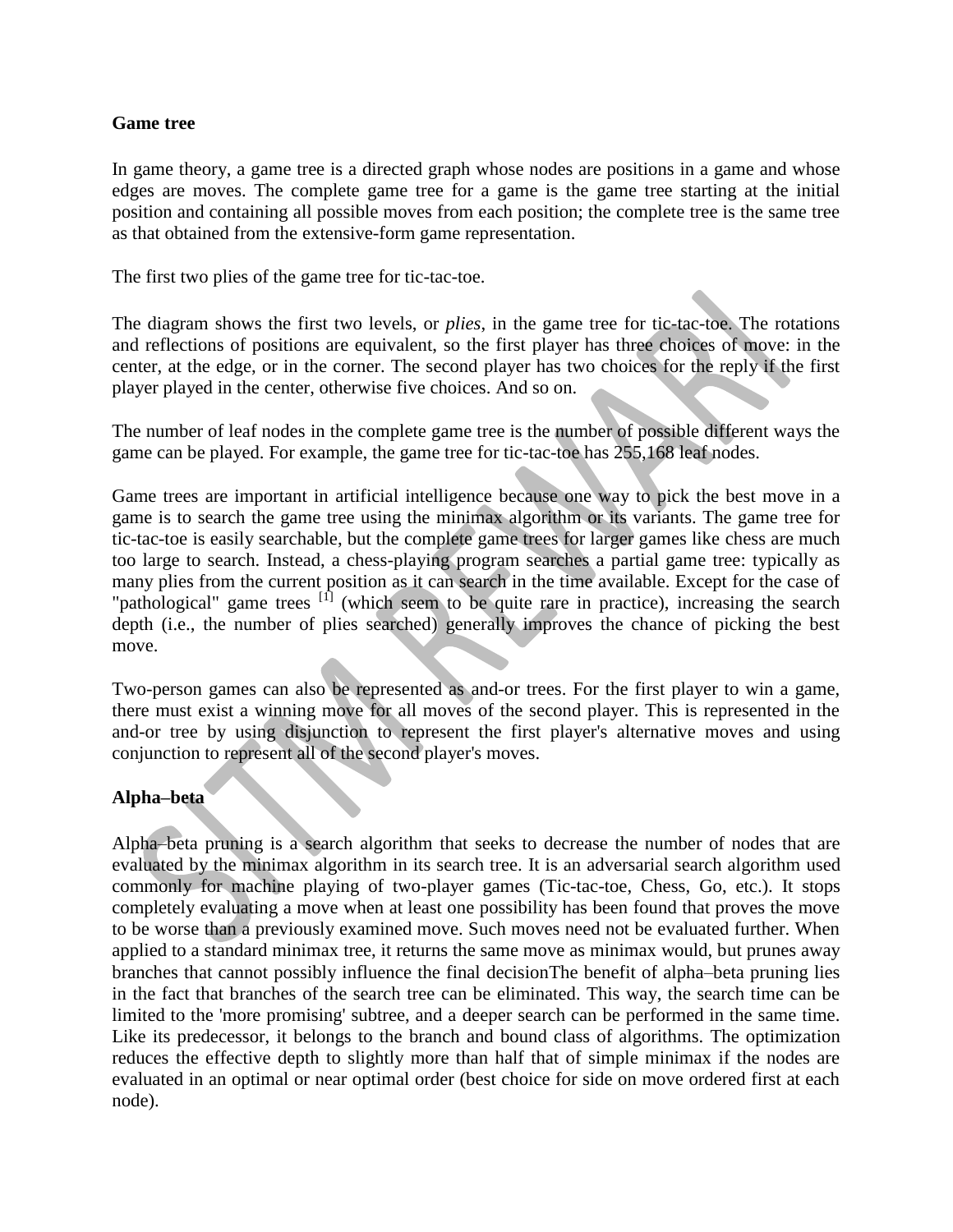With an (average or constant) [branching factor](https://en.wikipedia.org/wiki/Branching_factor) of *b*, and a search depth of *d* [plies,](https://en.wikipedia.org/wiki/Ply_(game_theory)) the maximum number of leaf node positions evaluated (when the move ordering is [pessimal\)](https://en.wiktionary.org/wiki/pessimal) is  $O(b*b*x...*b)$  $O(b*b*x...*b)$  =  $O(b^d)$  – the same as a simple minimax search. If the move ordering for the search is optimal (meaning the best moves are always searched first), the number of leaf node positions evaluated is about  $O(b*1*b*1*...*b)$  for odd depth and  $O(b*1*b*1*...*1)$  for even

Normally during alpha–beta, the subtrees are temporarily dominated by either a first player advantage (when many first player moves are good, and at each search depth the first move checked by the first player is adequate, but all second player responses are required to try to find a refutation), or vice versa. This advantage can switch sides many times during the search if the move ordering is incorrect, each time leading to inefficiency. As the number of positions searched decreases exponentially each move nearer the current position, it is worth spending considerable effort on sorting early moves. An improved sort at any depth will exponentially reduce the total number of positions searched, but sorting all positions at depths near the root node is relatively cheap as there are so few of them. In practice, the move ordering is often determined by the results of earlier, smaller searches, such as through [iterative deepening.](https://en.wikipedia.org/wiki/Iterative_deepening_depth-first_search)

The algorithm maintains two values, alpha and beta, which represent the maximum score that the maximizing player is assured of and the minimum score that the minimizing player is assured of respectively. Initially alpha is negative infinity and beta is positive infinity, i.e. both players start with their lowest possible score. It can happen that when choosing a certain branch of a certain node the minimum score that the minimizing player is assured of becomes less than the maximum score that the maximizing player is assured of (beta  $\leq$  alpha). If this is the case, the parent node should not choose this node, because it will make the score for the parent node worse. Therefore, the other branches of the node do not have to be explored.

Additionally, this algorithm can be trivially modified to return an entire [principal variation](https://en.wikipedia.org/wiki/Principal_variation) in addition to the score. Some more aggressive algorithms such as [MTD\(f\)](https://en.wikipedia.org/wiki/MTD(f)) do not easily permit such a modification.

# **Minimax Search Algorithm**

The standard algorithm for two-player perfect-information games such as chess, checkers or othello is minimax search with [heuristic static evaluation.](http://intelligence.worldofcomputing.net/ai-search/heuristic-evaluation-function.html) The minimax search algorithm searches forward to a fixed depth in the game tree, limited by the amount of time available per move. At this search horizon, a heuristic function is applied to the frontier nodes. In this case, a [heuristic evaluation](http://intelligence.worldofcomputing.net/ai-search/heuristic-evaluation-function.html) is a function that takes a board position and returns a number that indicates how favourable that position is for one player relative to the other. For example, a very simple heuristic evaluator for chess would count the total number of pieces on the board for one player, appropriately weighted by their relative strength, and subtract the weighted sum of the opponent's places. Thus, large positive values would correspond to strange positions for one player called *MAX*, whereas large negative values would represent advantageous situation for the opponent called *MIN*.

Given the [heuristic evaluations](http://intelligence.worldofcomputing.net/ai-search/heuristic-evaluation-function.html) of the frontier nodes, minimax search algorithm recursively computes the values for the interior nodes in the tree according to the *maximum rule*. The value